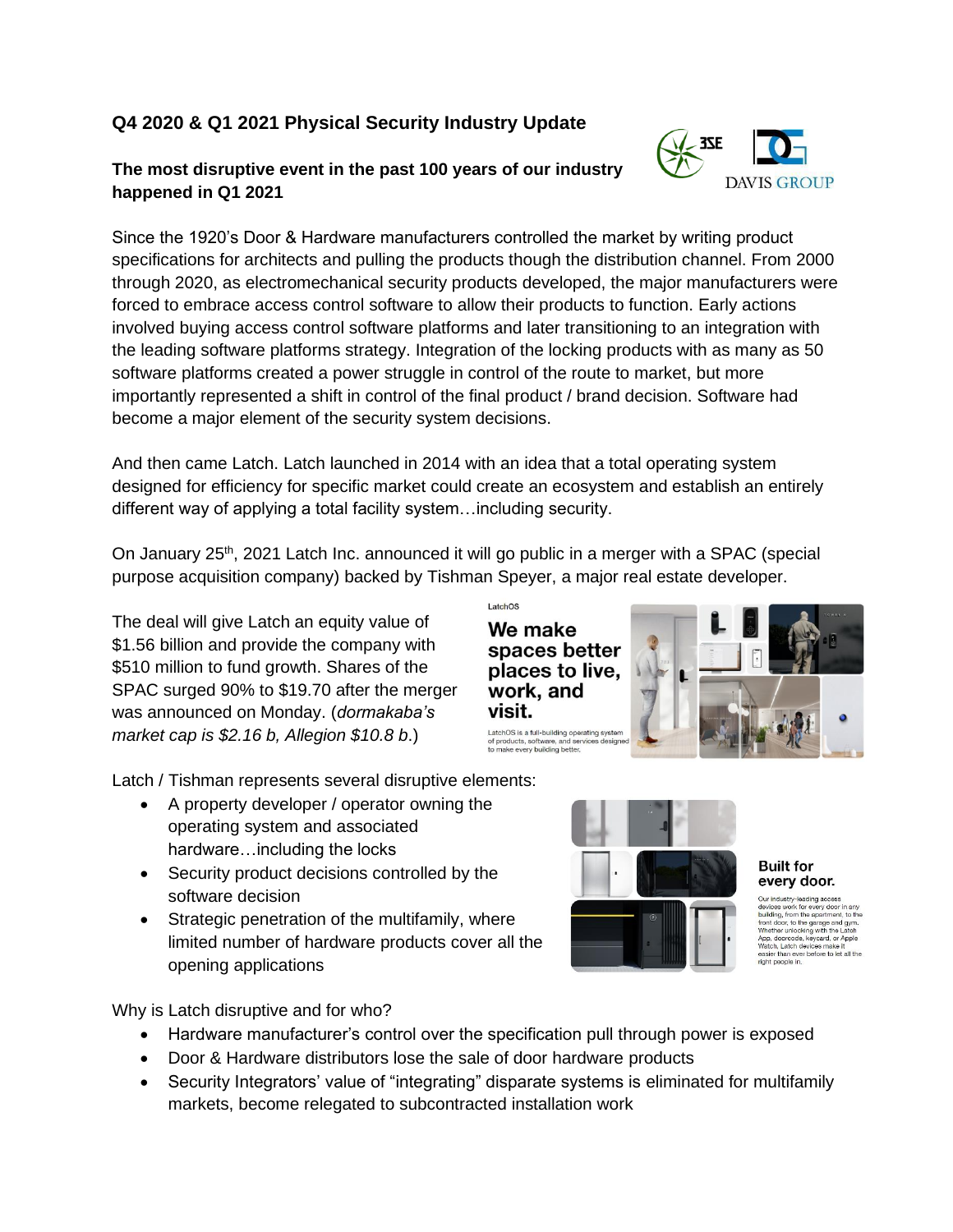**The overall market remained** relatively resilient again in the 4<sup>th</sup> quarter and looks poised for recovery in 2021 as the markets move to an "opening up" economy.

**Non-Residential Construction** 



### **Key U.S. Construction Trends**





**Remodeling Market Index (RMI)** 

Sources: United States Census Bureau, Fannie Mae, National Association of Realtors, Mortgage Bankers Associations as of October 2020.

Source: United States Census Bureau, FMI U.S. Construction Outlook as of September 2020.

Source: National Association of Home Builders as of October 2020.

(1) Seasonally adjusted.

(2) North America includes Canada, Mexico, and the U.S. Western Europe consists of France, Germany, Italy, and the U.K. APAC consists of Australia, China, India,

Indonesia, Japan, and South Korea. South America consists of Argentina and Brazil. EEMEA consists of Russia, Saudi Arabia, South Africa, and Turkey.

## **Q4 2021 Highlights from the Manufacturers**

**Allegion**: Strong financial performance despite COVID

- Full year revenues were\$2.72 billion, -4.3% organic. Americas -4.2%, EMEA -5.1%, Asia -10.6%. Adjusted operating margin was 21%, +20 bps.
- Total Q4 total revenue was \$727 million, down 0.6% organically. Adjusted EPS increased 16.4%. Adjusted Operating Margin increased 150 bps to 22.5%.
- Americas' Q4 sales were \$521 million, down 0.7% organically. Good price realization. Residential product sales were up mid 20%'s, commercial was down low double digits.
- Americas Operating Margin was 28.5% down from 29.2% PY, adjusted ebitda was 30.2%.
- EMEIA continues its turnaround revenue was \$165 million, up 3.1% organic. OM jumped from 11.2% to 15.1% driven by SimonsVoss and Portable Security sales.
- Asia revenue decreased 11.9% organically. Operating margin jumped from 4.4% to 20%.
- Full year revenue for the total business forecasted to decline 1.5% - 2.5%.
- Tim Eckersley longtime leader for the Americas takes over Europe & Asia. Luis Orbegoso recently from ADT joins Allegion and takes over the Americas.

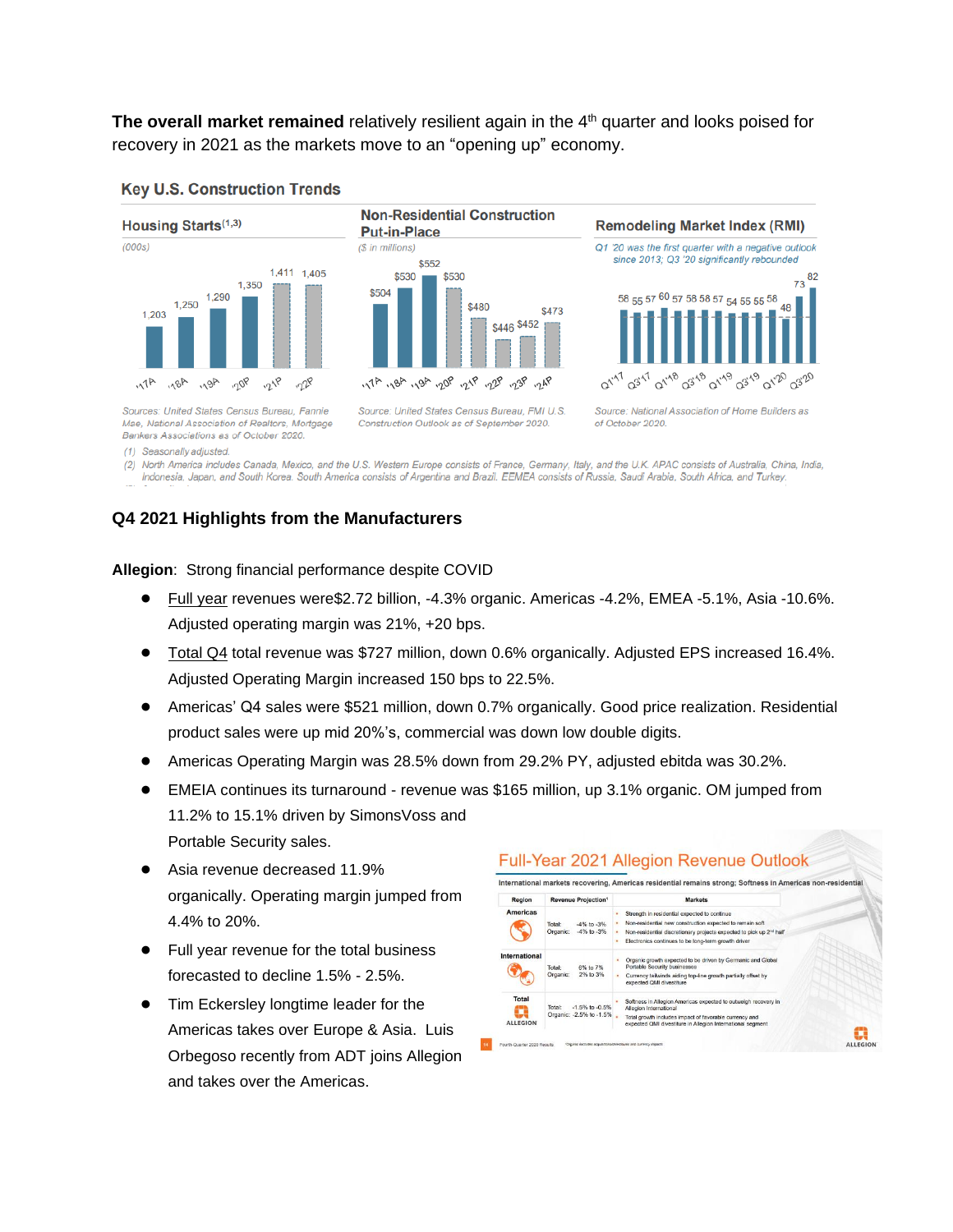**ASSA ABLOY**: Negatively impacted by COVID in all business units & markets. Focus on cost control.

- Full year revenues were 87,649 MSEK (\$10.56 billion) down 7%, EBIT declined 20%.
- Q4 total sales were 23.3 MSEK (\$2.3 billion) down 7% vs PY. -5% organic, +5% acquisitive, -7% currency. EBIT & EPS were down 14% and 7%. Headcount was reduced another 650.
- Americas Q4 Revenues were down 4%. Strong sales in residential & smart home products. Significant declines in Access & High Security. Commercial architectural hardware declined. Operating margin was flat at 20.0%.
- EMEA dropped 1% organically. Operating margin declined from 16% to 12.8% (15.9% without impact of acquisitions & divestments). Stable sales in Germany & Scandinavia, strong sales in France & UK with declines in the rest of their markets.
- Asia continues to struggle. Organic revenue was down 5%, Operating margin was flat at 8.2% from 9.5%. All business units and markets declined.
- Global Technology (HID & Ving) group was down 17%, operating margin declined from 18.3% to 16.4%. All segments declined. Entrance Systems was down 1%. OM declined from 16.3% to 15.8%.
- Completed 4 acquisitions in the quarter, 12 in full year 2020. No significant impact in the US market.
- Travel expenses were reduced 60% compared to prior quarter, headcount has been reduced a total of 2,100 employees, 10 factories and more than 30 offices have been closed.
- Management provided no long-term guidance.

**Alarm.com** Continues to impress with financials and platform expansion

- Q3 sales were \$158 million, \$100 million SaaS license with 94% retention, \$58 million equipment. +24% vs PY
- Adjusted ebitda \$34.5 million, 31% +31% vs PY. \$247 million cash on hand
- Achieved 25% CAGR since 2015
- Continue to expand integrated solutions building out ecosystem with leading partners



### **dormakaba** No reported financial results this period

Alex Housten COO announced his restructured leadership team, creating complete business units

- Phil Bradney SVP responsible for Door Hardware & Electronic Access Control
- Ron Virden SVP joins dk from ACRE with responsibility for Wall and Glass systems divisions
- Michael Kincaid SVP responsible for Lodging Systems (hospitality)
- Craig Gilmour VP Service & Customer Support
- Joe Hudock -SVP Marketing & Sales Excellence
- Justin Crotzer SVP Product Development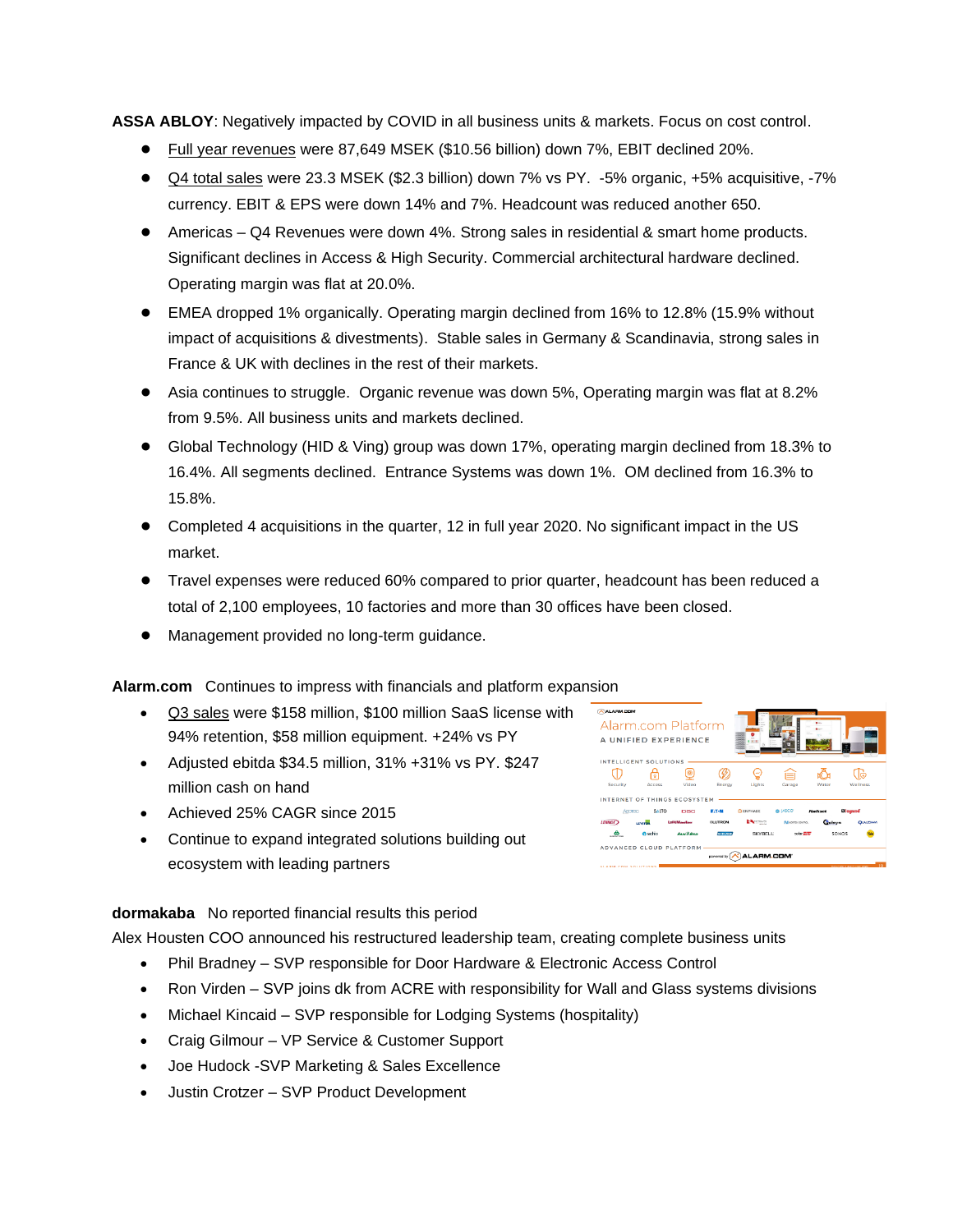### **Business owners are you working in your business or on your business?**

We recently worked with a business owner who accepted an attractive LOI and started working through the diligence process. While this owner had built a sizeable, profitable business they were working in the business. The owner would not include their controller or any manager's in the diligence process and tried to pull the information together while running the business day to day. They took their eye off the business, sales declined and ultimately the deal fell apart. A business's value is not just the financial performance it is also the quality of the team that runs the business. Make sure you are working **ON** your business and not **IN** your business.

### **M&A Highlights – M&A is back to full speed!**

.

**[Per Mar Security Services,](https://www.securitysales.com/company-tag/permarsecurityservices/)** continues to acquire adding two Indiana based businesses **Martin Security Systems** and **Monument Security Electronics**.

Indianapolis based **CertaSite**, continues to build out its portfolio of fire systems integrators with the additions of **Starfire Systems and Starfire Extinguisher** of Franklin, Wis., and **Great Lakes Fire & Security** of Alpena, MI**.** Great Lakes is CertaSite's sixth acquisition in Michigan.

**[ACRE](https://www.securitysales.com/company-tag/acre/)**, a global provider of security systems, announced the acquisition of **[Razberi Technologies](https://www.securitysales.com/company-tag/razberitechnologies/)**, enhancing ACRE's strategic plans for its video and communications business and product portfolio. ACRE acquired **[Open Options](https://www.securitysales.com/business/mergers/acre-open-options-buy/)** in 2018 and **[RS2 Technologies](https://www.securitysales.com/business/mergers/acre-acquires-rs2-technologies/)** in 2019.

We were busy in the  $4<sup>th</sup>$  quarter too, completing these strategic deals.

- **ADT Commercial** acquired Ocean, N.J.-based integrator **Deterrent Technologies**, expanding their capabilities to serve mid-market, national and large-scale commercial customers in New York and New Jersey. David & Carol Hersh spent 40 years developing Deterrent Technologies and we were proud to help them realize a successful transition.
- **Per Mar Security Services**, the largest family-owned full-service security company in the Midwest, announces the purchase of **Floyd Total Security**. Floyd has provided intrusion, video surveillance and lock solutions to commercial and residential customers in Minnesota's Twin Cities and surrounding areas for more than 75 years. We are excited about linking two business leaders and business teams and finding a wining outcome.
- **Doyle Security Systems** acquired **Hart Alarm** of Albany, N.Y. Family owned and operated, Hart Alarm has served the Capital District Region since 1974.
- **Alarm Detection Systems (ADS),** one of the largest alarm companies in the Midwest, acquired **Illini Security Systems** of Sycamore, Illinois. Illini has been serving customers in Northern Illinois since 1984.